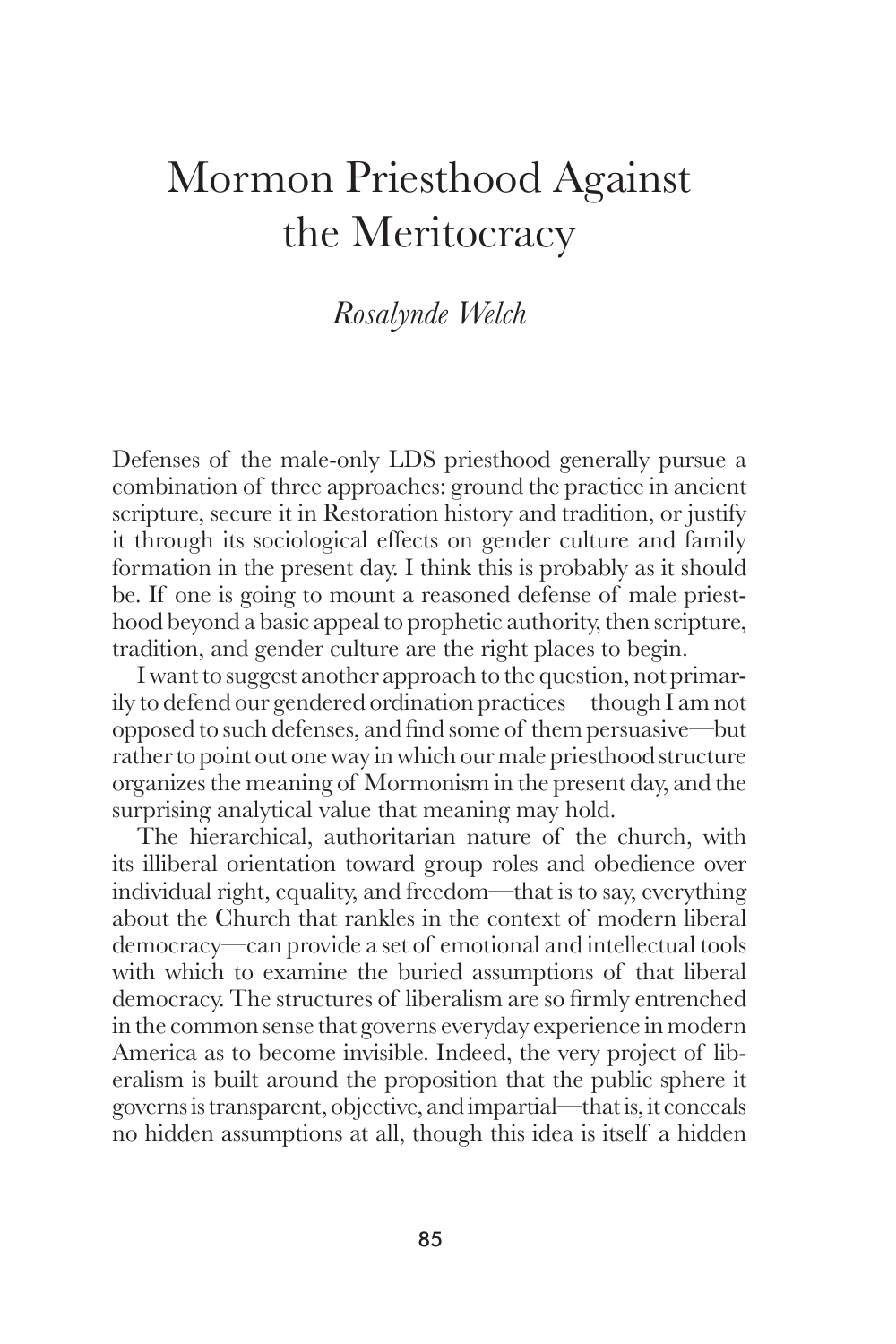assumption. Thus even when objections to the "commonsense" tenets of liberal modernity are felt keenly, it can be difficult to find a vocabulary from within liberalism itself to express them. (The contemporary challenges of articulating a comprehensive sexual ethic based on the concept of consent alone—the only concept available from within liberalism to do so—illustrate this difficulty.) Churches that maintain one foot outside the dominant paradigms of modernity can provide the resources for this kind of criticism. Our male priesthood exemplifies this dynamic, by which the apparently illiberal features of a conservative church can usefully destabilize the silently-encroaching paradigms of liberal modernity. Specifically I want to float the idea that the all-male LDS priesthood enacts a critique of the notion of meritocracy that vibrates at the center of the American dream. The notion that equal opportunity will allow the best and brightest from all backgrounds to rise to the top by virtue of hard work has energized the American psyche in forms as various as the Horatio Alger novel and the Oprah Winfrey show. The meritocratic promise has unfolded unevenly, to be sure, and in many ways remains incomplete in the face of intractable race- and class-based inequalities. In many ways, the overarching march of American social history can be seen as the unfinished work of drawing all groups into the meritocracy.

 Some contemporary observers, however, are worrying not so much about the incomplete reach of the meritocracy but, on the contrary, about the effects of meritocracy itself. Social mobility is notoriously difficult to assess, but by some measures it has actually decreased in American society since the nation's great institutions flung wide their doors to people of any color, creed, or sex. At best, the new elite simply perpetuates a different kind of family privilege than did the old WASP establishment; at worst, meritocracy may, in fact, reinforce the heartless lottery of inherited genetic advantage that defines the deep history of our species. Whereas the old elite was always vulnerable to charges of hypocrisy and illegitimacy—it was this critique that ultimately brought it down after the second World War, after all—the new elite is more or less secure from critiques leveled in the language of virtuous liberal citizenship: whatever else can be said about them, they probably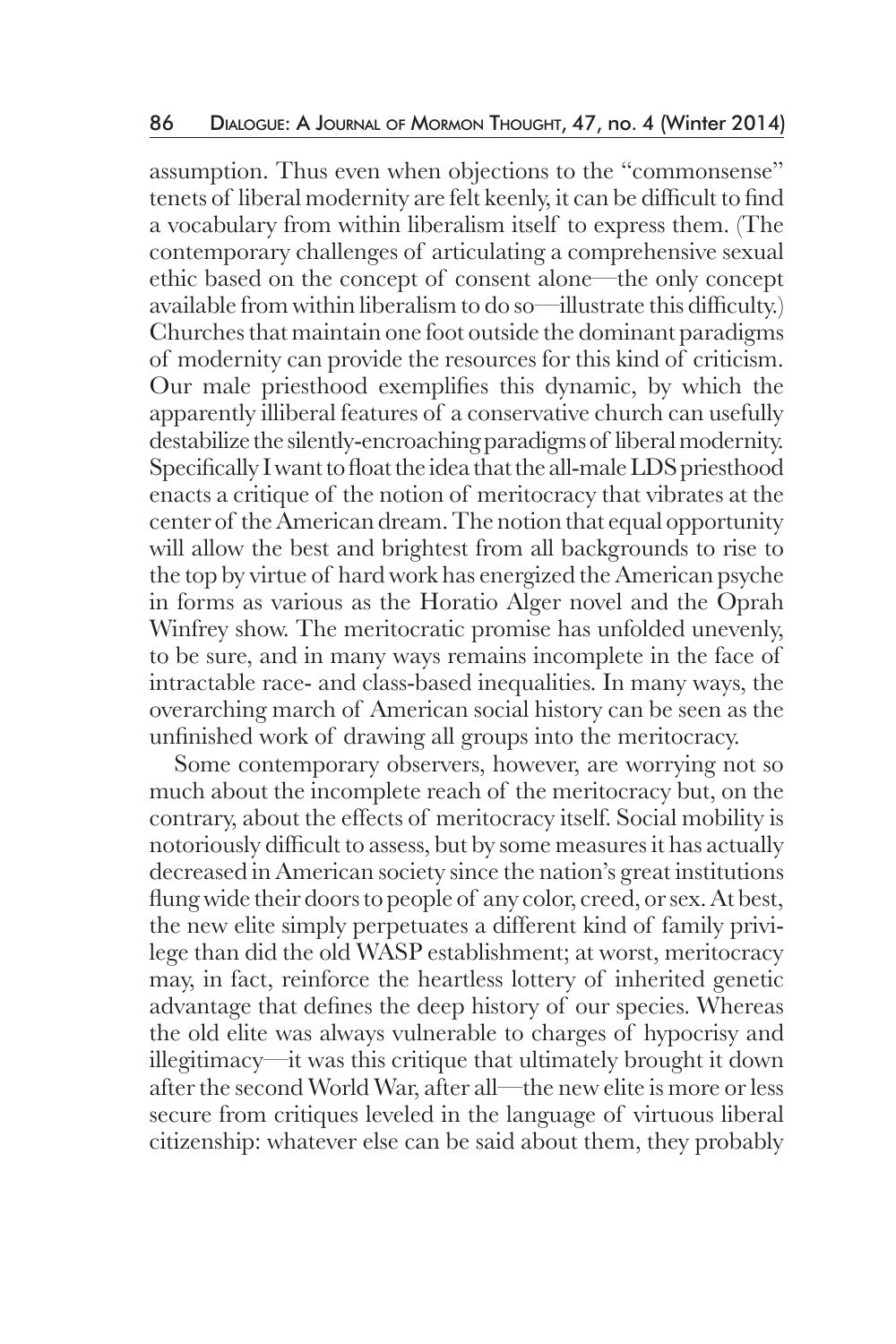do represent the brightest of their generation, and heaven knows that they are trained from over-scheduled childhood to work hard.

 Against this backdrop of meritocracy ascendant, an institution like the LDS Church, governed by a priesthood to which women are not admitted solely on the basis of their sex, stands as a puzzle, an affront, or a curiosity. From some perspectives, an all-male priesthood is nothing more than an atavistic institutional carryover from the days of hard patriarchy, sexism pure and simple; from other perspectives, it's a divinely-ordained reflection of the deep cosmic order that secures and connects individuals in a harmonious chain. Either way, a male priesthood is difficult to explain, much less justify, in the language of liberal meritocracy. Indeed, an organization in which an arbitrary half of its membership has no access to institutional authority is the opposite of meritocracy. Leadership and status are not rewards for ability, hard work, or worthiness—they can't be, since many of the most able, dedicated, and worthy members of the church will never hold positions of executive leadership simply by virtue of their female condition. (It's worth noting that earlier rationales for male headship relied on the idea that the curse of Eve rendered women inferior and submissive to men, and thus leadership was indeed a kind of meritocratic reward for men's superior ability and worthiness. But this logic is largely absent from contemporary LDS discourse.)

 A male priesthood, then, stands as an enacted rebuttal to the idea that meritocracy is natural, inevitable, or necessary. The encroachment of merit-based thinking into a Christian community would be disastrously corrosive to gospel teachings on humility, love, dignity, and status; one can never win one's mansion above or compete for salvation. There are no merit-based scholarships to heaven. This lesson is especially important for Latter-day Saints, given our own history with tragically mistaken thinking on this topic: Black Saints were once denied access to the priesthood on the false and immoral premise that they did not merit it. This terrible error has had lasting negative consequences for both the good Black Saints who were spiritually injured by the teaching and for the reputation and credibility of the institutional church as a whole. Spiritual meritocracy is poison. The all-male LDS